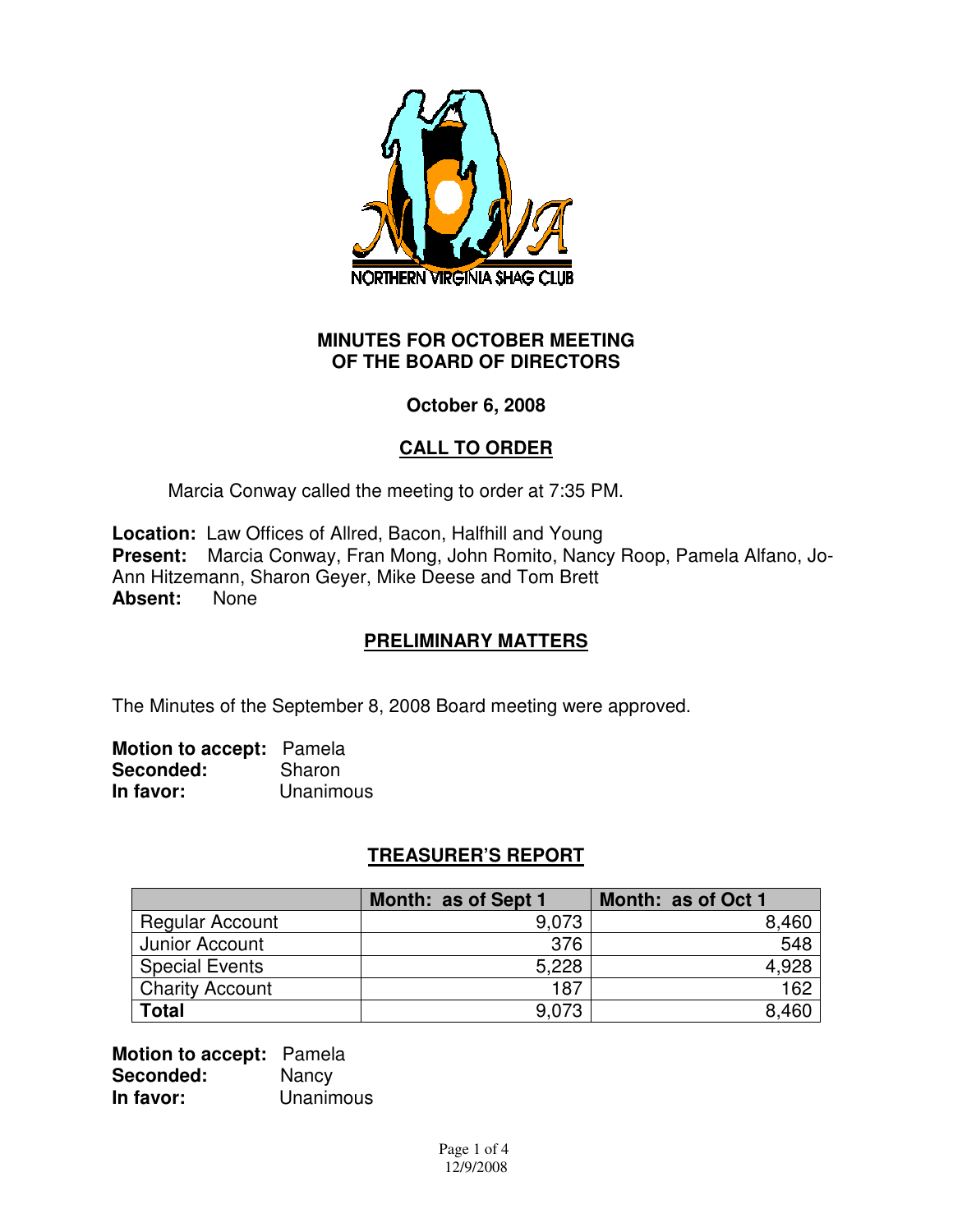## **COMMITTEE REPORTS**

**Dance Committee:** Cathy Metcalf, Nancy Roop co-Chairs

The Dance Committee was invited to perform and teach a lesson at the Virginia Wine Festival held at the Prince William Count Fair Grounds. There were about 14 Dance Committee and Club members in attendance. We taught a lesson to about 40 people and some said they would be coming to the Club.

There is an anonymous donor who is matching the \$15.00 cost of the DVD featuring the Junior Shaggers. They expect to raise \$600.00 from this fund raiser.

**Social Committee:** Jo-Ann Hitzemann and Tom Brett, Co-Chairs There will be a Halloween party on October  $29<sup>th</sup>$ . Tom said there will be prizes and the best prize in the past has been a ticket to get into Rene's. Tom suggested that the prizes would be the following: first prize - 3 tickets, second prize – 2 tickets, third prize  $-1$  ticket; that there could also be some other categories such as cutest couple  $-2$ tickets and a Wild card – 2 tickets.

Tom also asked for Jo-Ann's help decorating and they and Board members will bring candy to put on the tables.

**Charity Fundraising:** Nancy Cox and Cathy co-Chair, Marcia Conway, liaison For the month of September there was \$158 in Logo merchandise sales. The 50/50 raised \$170 and of that amount \$86 was deposited in the Junior fund. During SOS week there was no 50/50.

**Public Relations:** Joan McKinney and Michael Browne, Co-Chairs Flyers for the Dance Committee matching-donation DVD fund raising project are on display and available at Rene's.

**Newsletter:** Valerie Swiger, Chair; Nancy Roop back-up Please get any information for the Shag Rag to Valerie by October 26<sup>th</sup>.

**Membership:** David and Angie Bushey, Sharon Geyer, liaison The current membership is 299.

**Music:** Marcia Conway, temporary Chair

Larry Fisher is the DJ for this week, October  $8<sup>th</sup>$ . Larry is considering coming up once a month to take the place of Jim Rose. One of the club DJs will play on the  $5<sup>th</sup>$ Wednesday.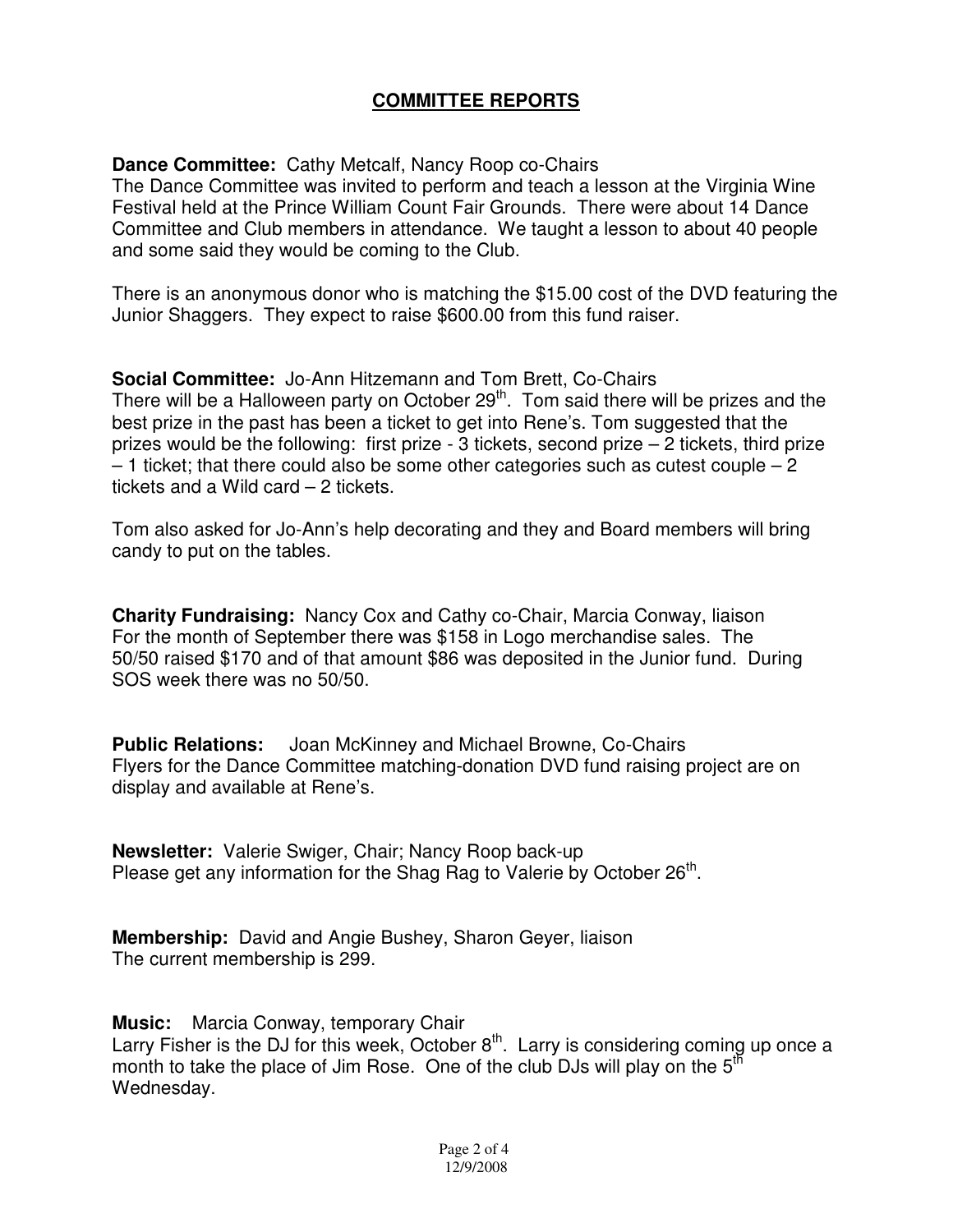#### **Website**: Marcia Conway, Liaison

John said that Emma is doing the work on the website for no cost, but for work after that there will be a charge. She is working on a mock up of the home page and will give it to the committee for their input.

### **OLD BUSINESS**

#### **Sunday Fall Social**

The social will be held on Sunday, October 19 from 3 – 7 PM at Rene's.

There will be a dance lesson from  $3 - 3:30$  PM. Happy hour drink prices until 4:30, buffet dinner and members will bring dessert. There will be a silent auction for extra special desserts made by our wonderful cooks.

#### **Storage and Inventory of Liquor from the Classic**

Heather will provide the inventory of liquor left from the Classic and Sue and Paul Young have offered to store it until the Holiday party.

### **Status report of floor panels purchased by Cornerstone Baptist Church in Upper Marlboro, MD**

The church representative has agreed to pay \$5 per panel for the 18 panels they picked up from the Holiday Inn. That leaves 22 panels left for the club to find a home for.

Mike suggested that the Board ask Paul Young if he is interested in the panels or ask him if he knows anyone who might be able to use it. Marcia said she will talk with Paul to determine the value or interest in the floor.

### **NEW BUSINESS**

#### **Special Dance Instructors**

Jackie McGee and Charlie Womble have agreed to teach with us again this year and the contract has been received. They will be coming to Northern Virginia for the annual dance and workshops the weekend of Feb. 13 - 15. The workshops will be held on Saturday the  $14<sup>th</sup>$  during the day and a dance that night at Ft. Myer. Private lessons will be offered on Friday and Sunday.

Donna Romito and Sue Young have agreed to co-chair the 2009 Capital Shag Classic.

### **What to do with the floor panels?**

Marcia spoke with Larry Camp, Gary Salpini, Dave Rapson, David Rodgers and Gary Mann regarding the usefulness of the dance floor that is stored at the Holiday Inn.